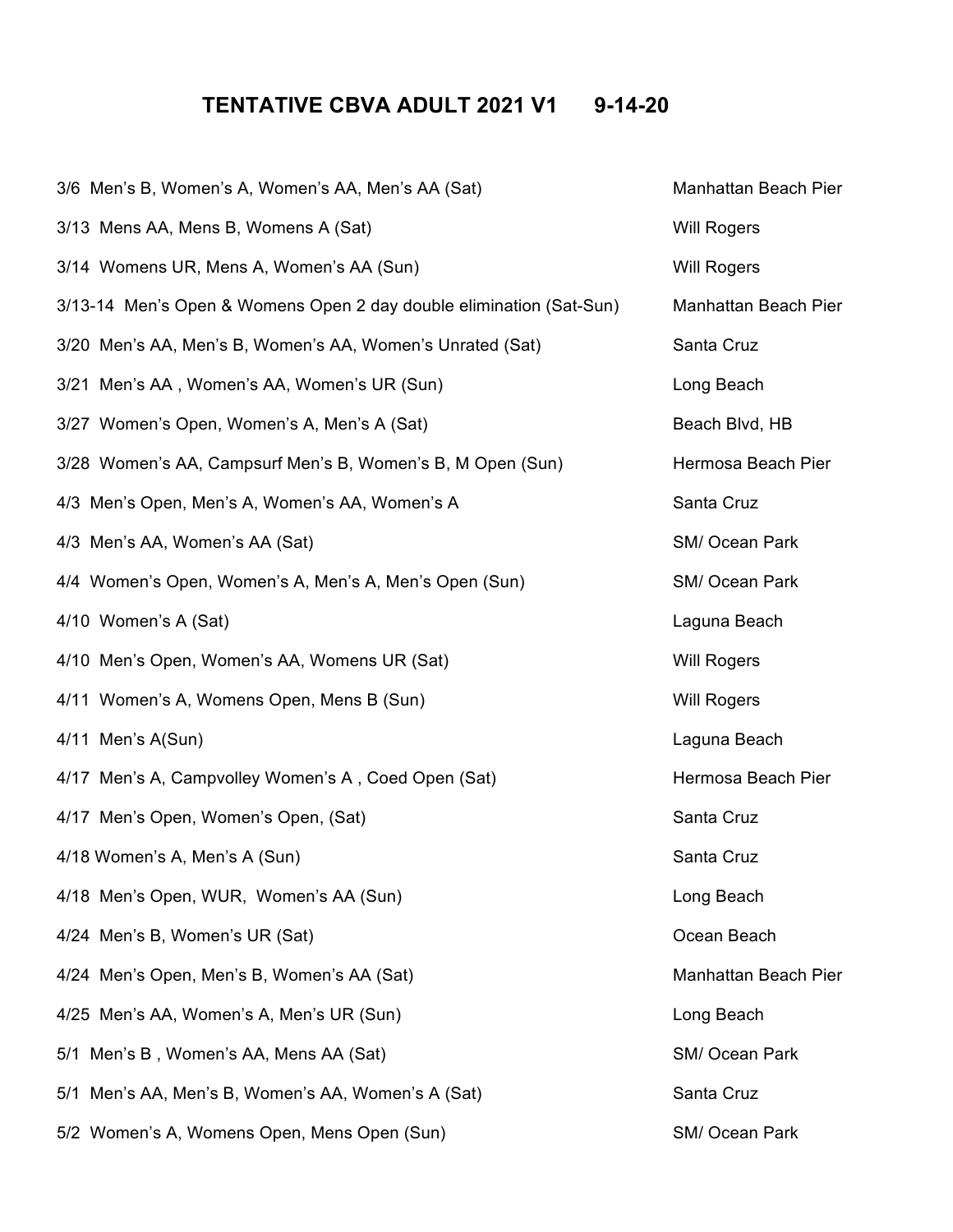| 5/8 Men's AA, Men's Unrated, Womens A (Sat)                     | Long Beach                |
|-----------------------------------------------------------------|---------------------------|
| 5/9 Women's AA, Men's A, Mens Open (Sun)                        | Long Beach                |
| 5/15 Men's AA, Women's AA, Coed Unrated (Sat)                   | Ocean Beach               |
| 5/15 Laguna Women's Open (Sat)                                  | Laguna Beach              |
| 5/22 Men's Open, Men's A, Women's Open, Women's A (Sat)         | Santa Cruz                |
| 5/22 Men's AA, Men's B, Women's A(Sat)                          | Manhattan Beach           |
| 5/23 Men's A, Women's Open, Women's UR-(Sun)                    | Manhattan Beach           |
| 5/22-23 Men's \$ Laguna Open (Sat & Sun)                        | Laguna Beach              |
| 5/30-31 Featured Event Prize \$ Hermosa Beach Pier              |                           |
| 5/30-31 Men's Open, Women's Open (Sat & Sun)                    | Hermosa Beach Pier        |
| 5/31 Women's A, Men's B (Sun)                                   | Hermosa Beach Pier        |
| 6/5 Men's Open, Women's Open (Sat)                              | Ocean Beach               |
| 6/5 Men's AA, Men's B, Women's AA, Women's Unrated (Sat)        | Santa Cruz                |
| 6/5 Women's AA, Men's AA, Men's B (Sat)                         | SM/ Ocean Park            |
| 6/6 Men's A, Women's Open, Women's A (Sun)                      | SM/ Ocean Park            |
| 6/6 Men's A, Men's Open (Sat)                                   | East Beach, Santa Barbara |
| 6/12 Womens Unrated (Sat)                                       | Monterey                  |
| 6/12 Women's AA, Men's A, Womens UR (Sat)                       | <b>Will Rogers</b>        |
| 6/13 Men's AA, Womens A, Men's B (Sun)                          | <b>Will Rogers</b>        |
| 6/19 Men's B, Women's A, Men's AA, Women's Open (Sat)           | Manhattan Beach Pier      |
| 6/19 Men's A, Women's A (Sat)                                   | <b>Mission Beach</b>      |
| 6/26-27 Men's & Women's Open (Sat)                              | Santa Barbara             |
| 6/26-27 Mens A, Womens A, Coed A, Coed All Levels               | Santa Monica Pier         |
| 6/27 Men's Open, Men's A, Women's Open, Women's A (Sun)         | Santa Cruz                |
| Freedom Coed Championships: Coed Open, Coed A<br>7/5            | North Beach, Santa Monica |
| 7/10 Men's Open, Women's Open, Men's UR (Sat)                   | <b>Mission Beach</b>      |
| 7/10 Women's AA, Men's AA, Women's UR (Sat)                     | Long Beach                |
| 7/10 Mike Cook Marine Street Mixed Coed & Father/Daughter (Sat) | Marine Street, Man Bch.   |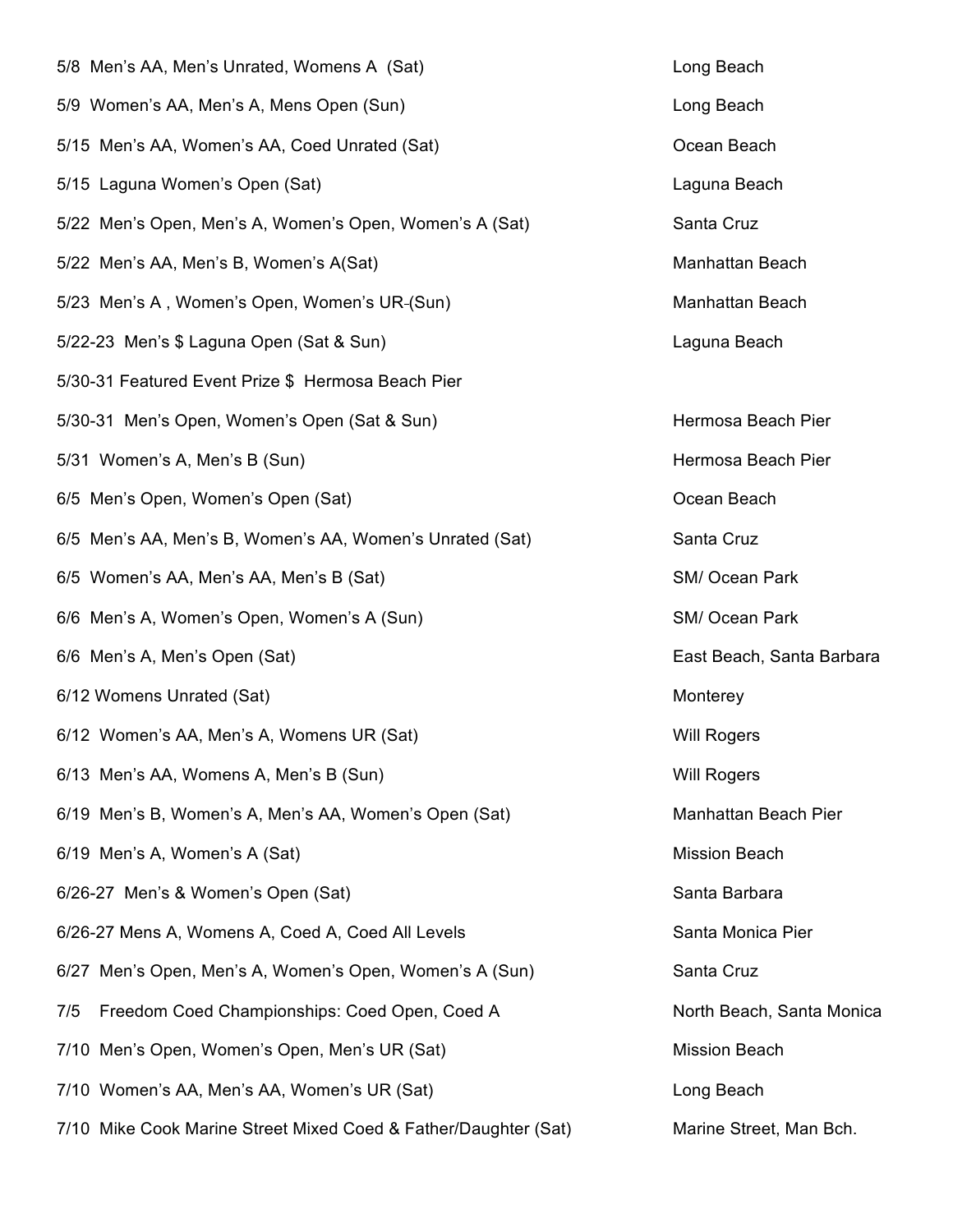| 7/11 Women's A, Men's AA, Men's A (Sun)                              | Long Beach                |
|----------------------------------------------------------------------|---------------------------|
| 7/17 Men's A, Women's UR (Sat)                                       | Ocean Beach               |
| 7/17 Men's Open, Men's A, Women's Open, Women's A (Sat)              | Santa Cruz                |
| 7/17 Men's B, Coed A (Sat)                                           | Rosecrans                 |
| 7/18 Women's Open, Men's Open, Women's AA, Men's UR, Women's B (Sun) | Newland, Huntington Beach |
| 7/24 Men's A, Women's A, Women's AA (Sat)                            | SM/Ocean Park             |
| 7/25 Men's AA, Women's Open, Men's B (Sun)                           | SM/Ocean Park             |
| 7/30-7/31 6man                                                       | <b>Manhattan Pier</b>     |
| 7/31 Women's A, Men's B (Sat)                                        | Ocean Beach               |
| 7/31 Men's AA, Men's B, Women's AA, Women's Unrated (Sat)            | Santa Cruz                |
| 8/1 Featured Event (ISF) Prize \$                                    | Hermosa Beach Pier        |
| 8/1 Men's Open, Women's Open, Men's B (Sun)                          | Hermosa Beach Pier        |
| 8/7 Men's AAA, Men's B, Women's A (Sat)                              | Hermosa Beach Pier        |
| 8/8 Coed B, Men's Unrated, Men's A (Sun)                             | Rosecrans                 |
| 8/7-8 Mens Open, Women's Open (Sun)                                  | Marine Street, Man Bch.   |
| 8/14 Featured Event Prize \$                                         | Ocean Beach               |
| 8/14 Men's Open, Women's Open (Sat)                                  | Ocean Beach               |
| 8/14 Mens B (Sat)                                                    | Monterey                  |
| 8/14 Women's AA, Men's AA, Men's B (Sat)                             | SM/ Ocean Park            |
| 8/15 Men's A, Women's A, Women's AAA (Sun)                           | SM/ Ocean Park            |
| 8/21 Men's Open, Men's A, Women's Open, Women's A (Sat)              | Santa Cruz                |
| 8/21 WAA, MAA, Men's B, Women's UR (Sat)                             | Newland, Huntington Beach |
| Men's Open, Women's Open (Sat & Sun)<br>$8/21 - 22$                  | <b>Manhattan Pier</b>     |
| 8/28 Men's A, Women's A (Sat)                                        | Ocean Beach               |
| 8/28 Mens and Womens Masters Aspen Tune-Up (Sat)                     | Santa Barbara             |
| 8/29 Women's A, Women's AAA, Men's AA (Sun)                          | Manhattan Beach           |
| 9/4-5 California Cup Prize \$- Labor Day Weekend                     | Hermosa Beach Pier        |
| 9/4 Cal Cup Men's Open, Cal Cup Women's Open, Coed B(Sat)            | Hermosa Beach Pier        |